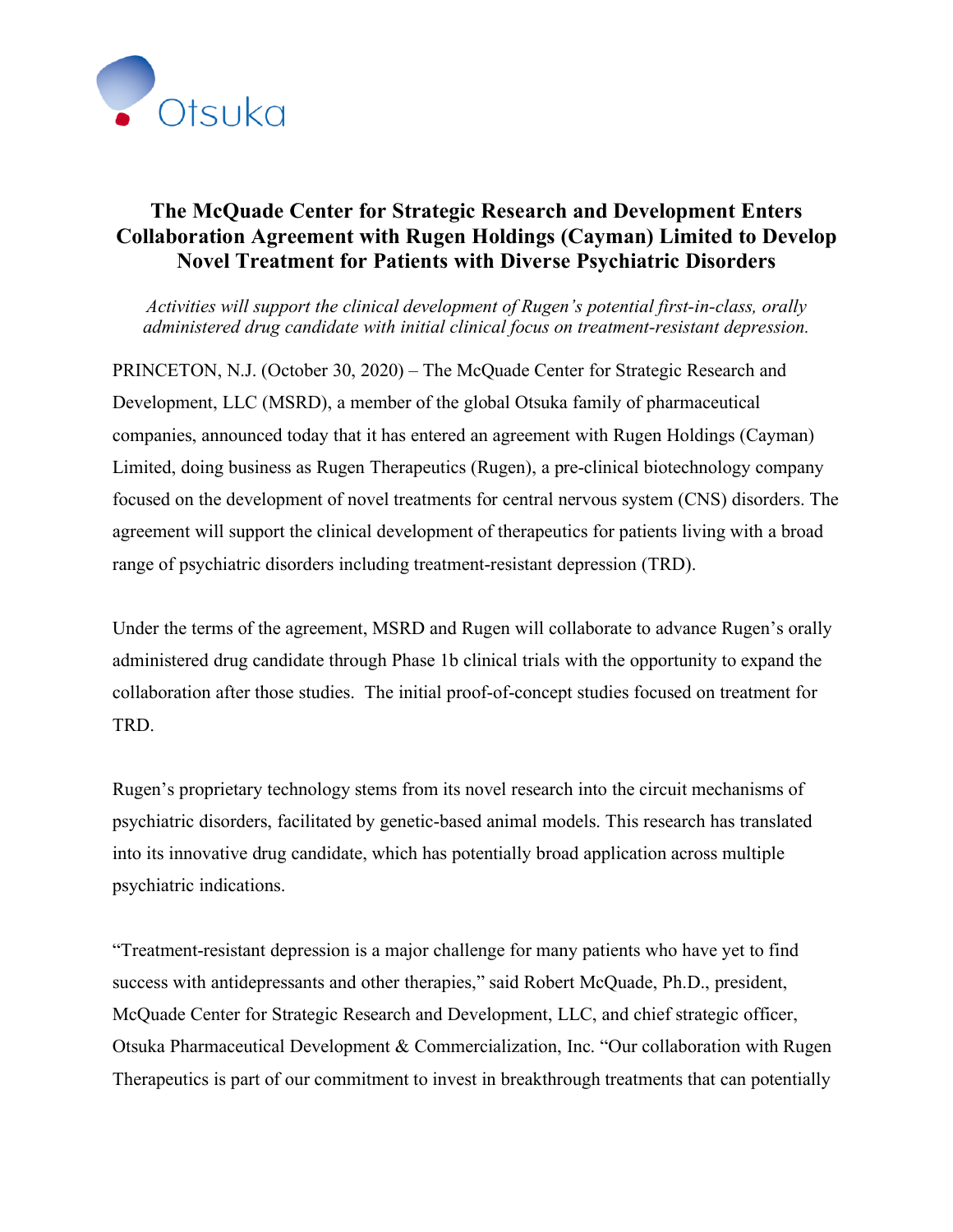change the way this condition is treated in the future. We are excited by early pre-clinical indicators of this therapy and look forward to exploring its potential."

"Rugen applies the latest research on the genetic and biological basis of psychiatric disease to the development of novel therapies for diseases with high unmet need, like treatment resistant depression," said Stacie Weninger, PhD., chair of Rugen's Board of Directors. "We are thrilled to partner with MSRD to advance the clinical development of this potential first-in-class treatment. In addition, our work has implicated CSTC circuitry dysfunction in several additional neuropsychiatric conditions that could benefit from this therapeutic."

## **About Rugen Therapeutics**

Rugen Holdings (Cayman) Limited, dba Rugen Therapeutics is a biotech company discovering and developing novel, first-in-class, small-molecule drugs with the potential to address multiple psychiatric indications. Rugen's founders include Guoping Feng, Ph.D., Poitras Chair Professor, the Massachusetts Institute of Technology (MIT) and a member of the Broad Institute of MIT and Harvard University. Rugen was founded by the F-Prime Biomedical Research Initiative (FBRI), which seeks to advance the discovery of novel therapeutic agents for the treatment of neurological disorders by funding early-stage research in academia and the private sector.

## **About McQuade Center for Strategic Research and Development (MSRD)**

Established in 2019 by the Otsuka pharmaceutical business in the U.S., the mission of MSRD is to search for, identify, and fund innovative early-stage research and development programs that have the potential to build the future portfolio of Otsuka products.

Otsuka is dedicated to investing in innovative and creative products in areas of unmet need and MSRD was created as an extension of this commitment to support and identify early stage opportunities that can change the landscape of treatments for mental illness and renal disorders. For more information, please visit https://msrd-us.com/.

## **About Otsuka**

Otsuka Pharmaceutical Co., Ltd. is a global healthcare company with the corporate philosophy: "Otsuka–people creating new products for better health worldwide." Otsuka researches, develops, manufactures and markets innovative products, with a focus on pharmaceutical products to meet unmet medical needs and nutraceutical products for the maintenance of everyday health.

In pharmaceuticals, Otsuka is a leader in the challenging areas of mental, renal and cardiovascular health and has additional research programs in oncology and on several under